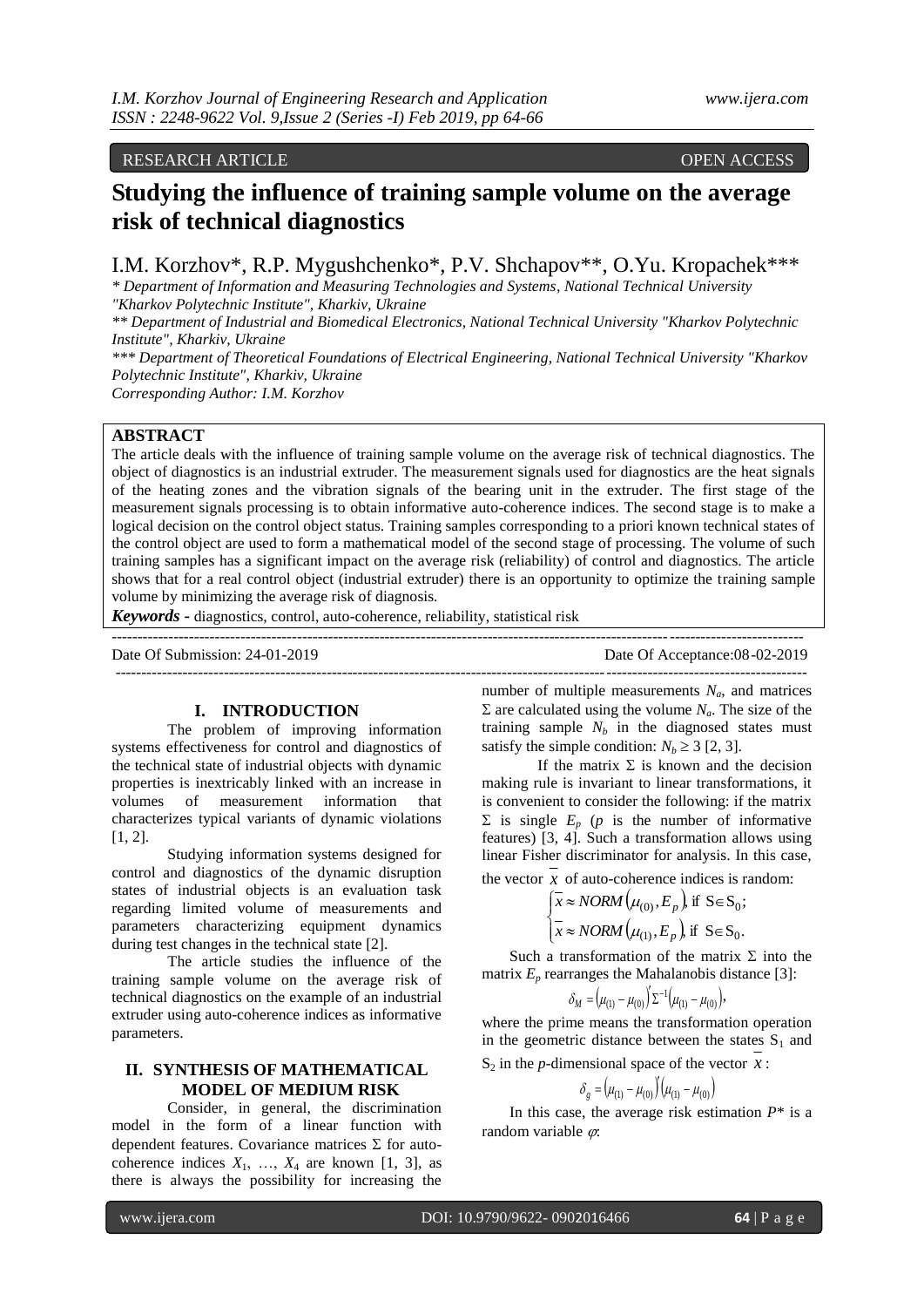$$
\varphi = \sum_{k=1}^{2} P_k \cdot \Phi \left\{ -\frac{\delta_g \left(\xi_1 + \delta_g \sqrt{N_2}\right)}{2\sqrt{\left(\xi_1 + \delta_g \sqrt{N_2}\right)^2 - \xi_3}} + (-1)^k \xi_2 \sqrt{N_2} \right\},\tag{1}
$$

where  $\Phi\{\}$  is the probability integral;  $\xi_1$ ,  $\zeta_2$ ,  $\zeta_3$  are independent random variables, the first two of which have a standard normal distribution  $\xi_1 \approx$ NORM(0,1) and  $\xi_2 \approx \text{NORM}(0,1)$ , and the third is the central X-squared distribution with *p* degrees of freedom  $\xi_2 \approx \chi^2_{p}$  [3, 4].

The mathematical expectation  $\varphi$  of the random variable (1) is to be found, given that the mathematical expectations for  $\xi_1$ ,  $\xi_2$ ,  $\xi_3$ correspondingly equal  $\overline{\xi}_1 = \overline{\xi}_2 = 0$  and  $\xi_3 = p$ . Consider also that  $\overline{\varphi}$  is the function  $\xi_1, \xi_2, \xi_3$ , and  $\Phi(-z) = 1-\Phi(z)$ , where *z* is the argument for probability integral [3, 4]. Then  $\varphi$ , as the average risk, is determined by the expression:

$$
\overline{\varphi} = 1 - \Phi \left\{ \frac{\delta^2}{2} \left( \delta^2 + \frac{2p}{N} \right)^{-\frac{1}{2}} \right\}
$$
 (2)

Expression (2) for the mathematical expectation considering the average risk of diagnostics points to the important properties of the discrimination procedure with small volumes *N* of training samples:

1. Increase of *N* reduces the average risk, as the argument *z* of the integral  $\Phi$ { } goes up;

2. Increasing the average risk leads to an increase in the number of *p* informative features (autocoherence indices  $X_1, \ldots, X_p$ , as *z* decreases;

3. If the geometric distance  $\delta_g$  between the diagnosed states is constant, the relation  $2p/N = \kappa$ must be taken into account.

Any reduction of N must be compensated by a decrease in the number of p signs (otherwise κ increases and, accordingly, the average risk increases (the argument z of the probability integral decreases)).

# **III. STUDYING THE EFFECTS OF AVERAGE RISK MINIMIZATION FOR HEAT SIGNALS**

Equation (2) was used to study the problem of forming informative features system, based on auto-coherence indices  $X_1 - X_4$ , which were calculated for heat signals of heating zones in the industrial extruder. As informative properties of these indices are not the same, they were ranked by reducing geometric distance *δg*, and further consecutive development of the informative features system with increasing space dimension. This formation was carried out separately for a pair of states  $S_1 - S_2$  [1, 3]. The following equation (3) was used to estimate the geometric distance  $\delta_{\varrho}$ :

$$
\delta_g = \frac{|M_1 - M_2|}{\sqrt{(\sigma_1^2 + \sigma_2^2)/2}}\tag{3}
$$

The following equation was used to form the space dimension *n*

$$
\delta_n = \sqrt{\sum_{k=1}^n \delta_k^2},\tag{4}
$$

where  $\delta_n$  is the geometric distance between the states of the studied pair in the space dimension *n*.

While ranking, the *X* value was changed to encoded *Y* with appropriate changes in the indexes. Table 1 shows the geometric distances separately for each of the indices  $X_1 - X_4 \delta_{\varphi}$ .

**Table 1.** Geometric distances  $\delta_{g}$ 

| Initial | Coded  | $\delta_{g}(S_1-S_2)$ |  |  |
|---------|--------|-----------------------|--|--|
| value   | values |                       |  |  |
|         |        | 0.579831085           |  |  |
|         |        | 0.482922299           |  |  |
|         |        | 0.401651309           |  |  |
|         |        | 0.255228700           |  |  |

Table 2 shows the geometric distances  $\delta_n$ between states in the increasing space dimension *n* for a pair of states. The minimum risk value  $\varphi$  is highlighted.

**Table 2.** Geometric distances  $\delta_n$  between states

| n |          |          |
|---|----------|----------|
|   | 0.579831 | 0.794883 |
|   | 0.754598 | 0.747907 |
|   | 0.854834 | 0.729374 |
|   | 0.892123 | 0.736441 |

Table 2 clearly shows the existence of a minimum risk for the space dimension of features, which is less than the maximum dimension  $n = 4$  [1, 3]. Graphic illustration of the existence of such a minimum is presented in Fig. 1.



**Fig 1.** The risk for a pair of states  $S_1 - S_2$